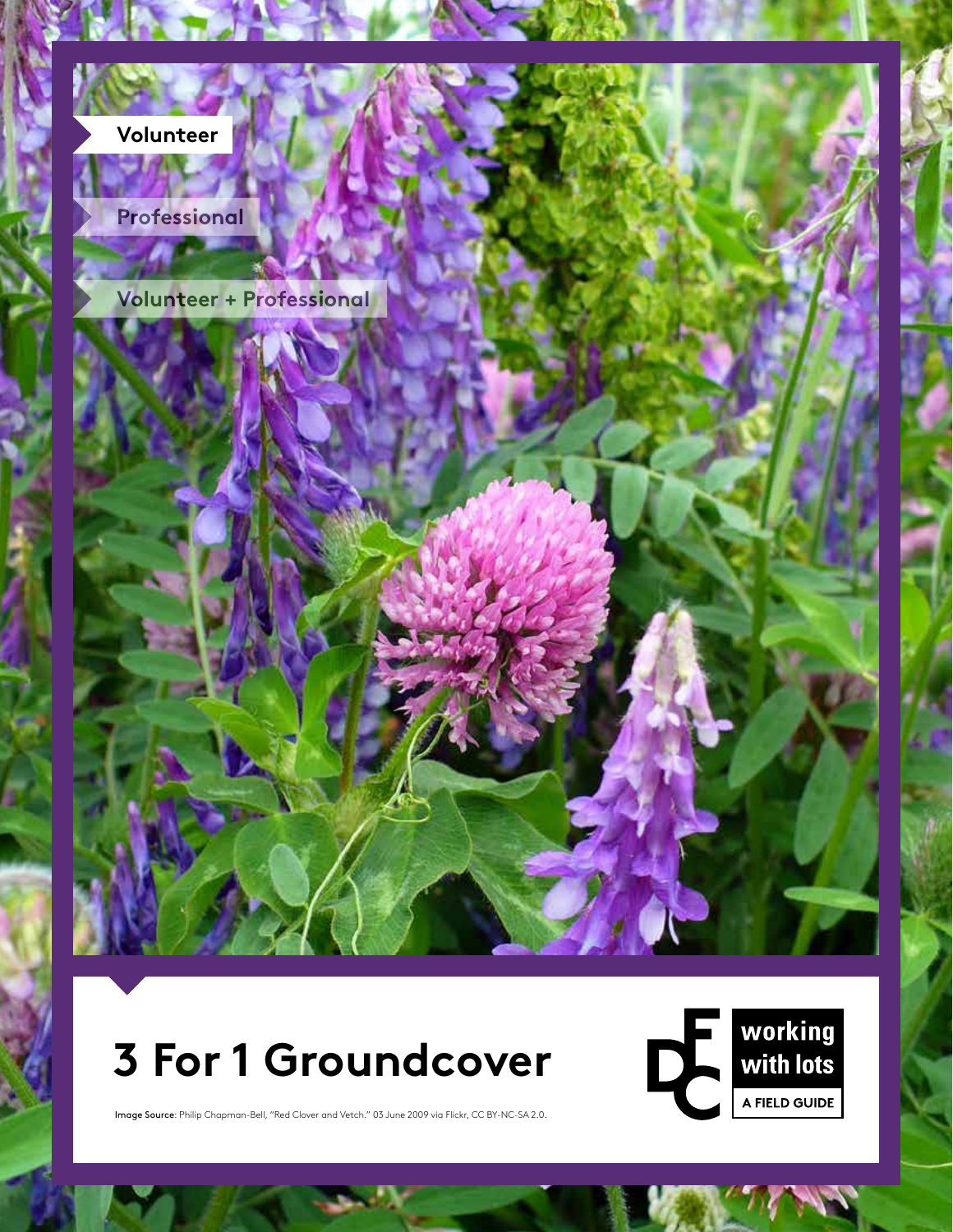

## **3 for 1 Groundcover**

**The 3 for 1 Groundcover offers residents a few alternative options to planting a traditional lawn.** 

**This mix can be placed on a freshly demolished lot, a bald lot, or mixed with existing vegetation to create a healthy groundcover. The suggested plant species are drought-tolerant, so your lot will stay green all summer long without irrigation. The 3 for 1 Groundcover does not need fertilizers as the selected plants add nitrogen to the soil. Over time, the proposed groundcovers will make richer, healthier soil on your lot.**

**The 3 for 1 Groundcover offers additional alternatives to the City of Detroit's current specification for post-demolition 'greenscaping.'**

## **What is the lot design likely to cost?**

The estimated cost of the 3 for 1 Groundcover is low (\$50 – \$1,000) and based on utilizing volunteer labor and the seed mix. The cost assumes that residents or volunteers have access to basic safety gear and garden tools.

## **How much upkeep will this lot design require?**

The maintenance of this lot design is low. Mow selected groundcover once it reaches five inches or to height you wish to maintain. Groundcover will need to be watered during the first three weeks of germination and establishment.

## **Will the installation of this lot design require a professional?**

The installation of this lot design should not require professional assistance if you, with the help and support of friends, family or neighbors would like to construct this lot design. Please refer to the Step-By-Step section for guidance. If you do not have the required support or feel unable to tackle this lot design, please seek professional assistance.

## **How long will it take to install this lot design?**

While people tackle projects in different ways and at different speeds, the Field Guide estimates installation time of this lot design to be one full weekend with the help of at least three healthy adults or youth. The Field Guide assumes the lot is 'construction ready,' and all equipment and materials required for the lot design have been acquired and are ready to use.

| <b>Cost</b>       | $$50 - 1,000$                               | $$1,000 - 2,500$ |              | $$2,500 - 5,500$ |                          | $$5,500 +$  |  |
|-------------------|---------------------------------------------|------------------|--------------|------------------|--------------------------|-------------|--|
| <b>People</b>     | Volunteer                                   |                  | Professional |                  | Volunteer + Professional |             |  |
| <b>Experience</b> | <b>Beginner</b>                             |                  | Intermediate |                  |                          | Advanced    |  |
| <b>Upkeep</b>     | Low                                         |                  |              | Medium           | High                     |             |  |
| <b>Stormwater</b> | Good                                        |                  | Better       |                  |                          | <b>Best</b> |  |
| <b>Location</b>   | <b>Residential Lot in Full Sun to Shade</b> |                  |              |                  |                          |             |  |

**For more information refer to DFC-lots.com**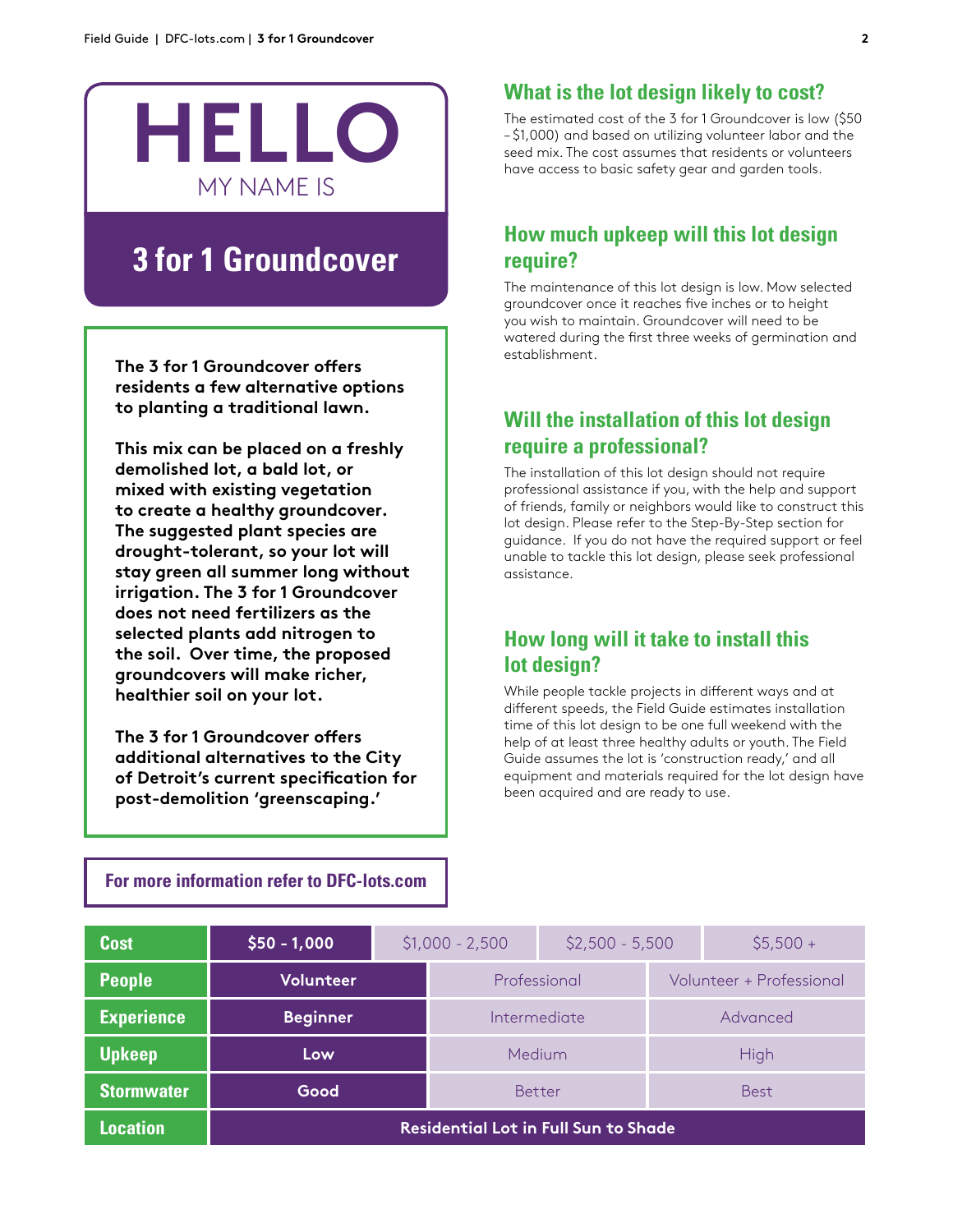## **3 for 1 Groundcover**

## **Examples of Groundcovers**



## **Section**



Clover and Catnip Groundcover

## **Where Do I Grow?**



The 3 for 1 Groundcover can be constructed on single, double, or multiple lots and is suitable for a corner property. The image below shows white clover groundcover in a residential area.



3 for 1 Groundcover

Image Source: 1) My Paw Print, "Clover Yard." 21 June 2009 via Flickr CC BY-NC 2.0; 2) Joana Roja, "Hillside of Crown Vetch." 09 June 2009 via Flickr CC BY-NC-2.0; 3) Julie Falk, "6 Field." 21 June 2006 via Flickr CC BY-NC 2.0; 4) Arthur Chapman, "Astragalus alpinus L. (Alpine Milk Vetch)." 21 June 2006 via Flickr CC BY-NC 2.0; 5) Benjamin S Tone, "Field of White Clover." 04<br>June 2013 via Flickr CC BY-NC - SA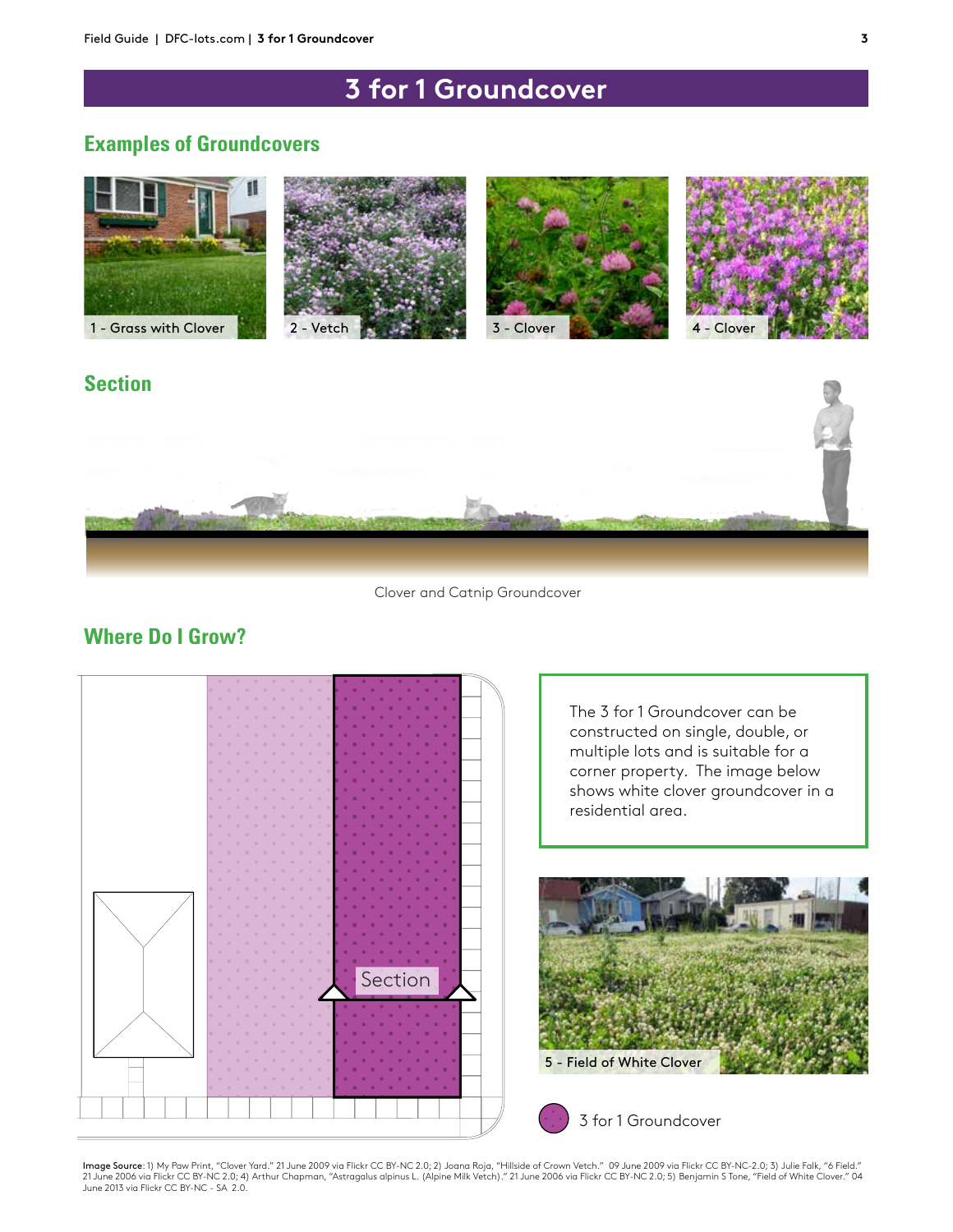## **Before You Start**

## **'Construction Ready'**

**This lot design assumes that you have prepared the lot to a 'construction ready' state.**

**'Construction Ready' refers to a lot that is clean and clear of trash, hazardous objects, unwanted trees, brush and vegetation, fences, and other unwanted structures.** 

**It may be necessary to remove grass in preparation for your lot design. Refer to the Remove Your Grass box located on the right hand side of this page for more information.**

**Is there an available water source near your lot? Consider how and where you will access water during and after construction to ensure that your plants can establish.** 

**If your lot is not ready for construction, refer to the Clean + Green lot design.**

**You can find the lot design at DFC-lots.com.**

#### **Call Before You Dig**

Locate underground utilities before beginning your lot design. MISS DIG provides a free service to Michigan residents by locating and marking utilities on requested properties. Call (800) 482-7171 or 811 at least three days before you plan to start digging on your lot.

#### **Test Your Soil**

Harmful pollutants have made their way into many urban soils. To proceed with awareness, consider having your soil tested before construction. Two great options are available:

Soil testing is free to members of Keep Growing Detroit's Garden Resource Program. Call (313) 757 – 2635 for more information or visit detroitagriculture.net.

If you are not yet a member, you can work directly with Michigan State University's (MSU) Extension Program. They have a Home Lawn and Garden Soil Test Mailer for \$25. For more information call (888) 678 – 3464 or visit msusoiltest.com.

If you are concerned about the presence of lead or other contaminants in your soil, call the Michigan Department of Health and Human Services at (866) 691 – 5323 or (800) 424 – LEAD.

## **Remove Your Grass**

Need to remove grass in areas where you are constructing your lot design?

There are many ways to remove unwanted grass. The first is to remove the grass and its root system by digging up the grass. Another option is to cover your lot with cardboard or a plastic tarp to smother your grass in darkness. It will take several weeks, but after being covered, the dead grass will be easier to remove.

#### **Till Safely**

Before you till, inspect your lot for signs of buried concrete or rubble that was not removed during the cleanup stage. Large debris can ruin tiller blades.

When tilling, wear appropriate safety gear, such as covered boots with socks, long pants, safety glasses, dust mask, and ear protection. Make sure you understand the safe operating procedures of your tiller. Refer to the user's manual.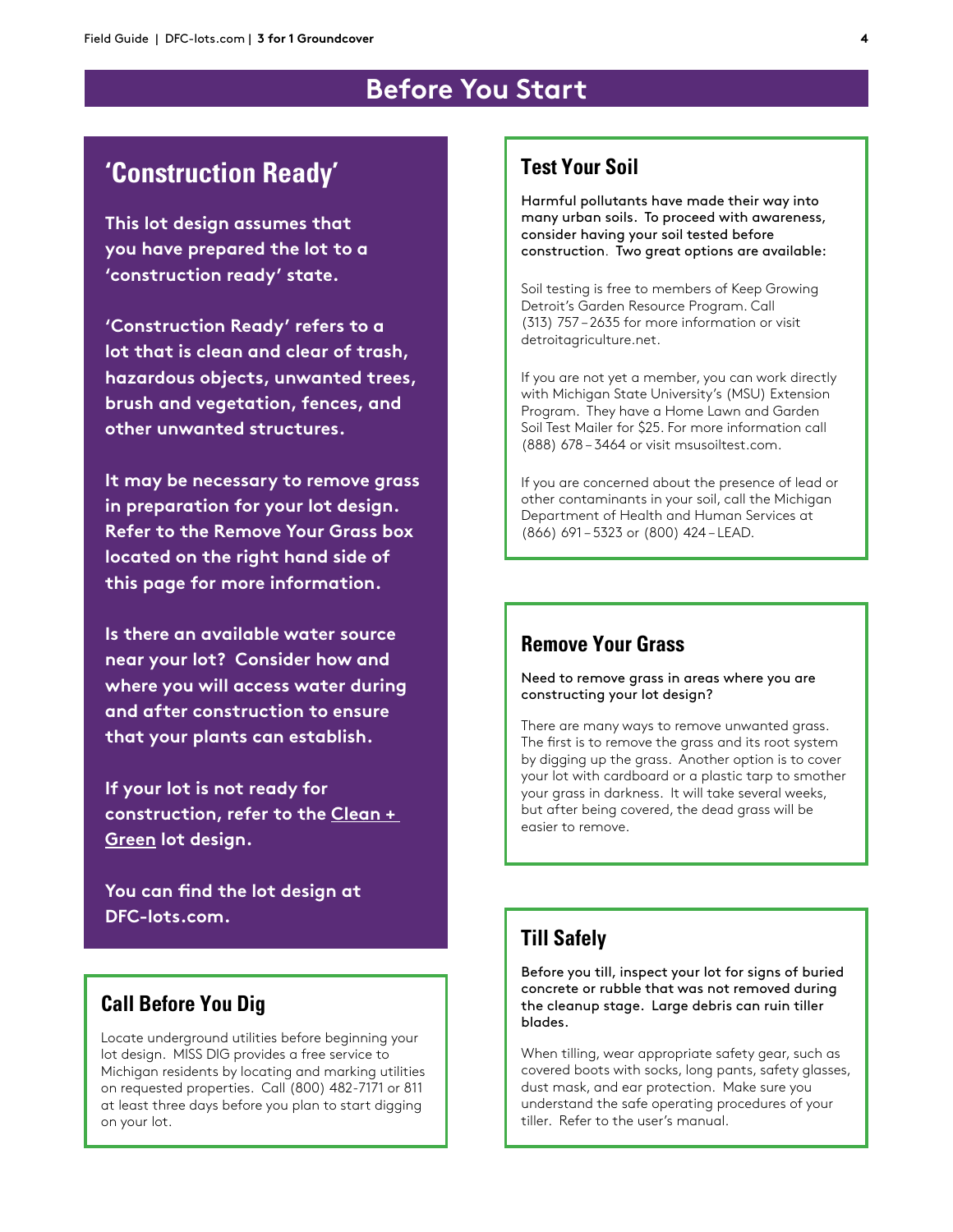## **What You Need: Shopping List**

## **Shopping List**

The shopping list provides a breakdown of potential materials, tools, and resources required to construct this lot design.

**This shopping list is designed for a single lot (30 by 100 feet).**

#### **Tools + Resources**

#### **Suggested Tools**

- · Safety Gear: Gloves, heavy work boots, tall socks, pants, long sleeve shirts, dust masks, protective eye wear, ear plugs, and hard hats (if using heavy machinery)
- · Garden Tools: Spades, shovels, rakes, trash bags, and wheelbarrows
- · Tiller, 6 inch depth (optional)

#### **Potential Water Sources**

- · Garden Hose with potential extension hose
- · Sprinkler
- · Rain Barrel in addition to other water source

#### **Field Guide Resources**

Resources are available on the Field Guide's web site.

· Clean + Green

#### **Materials List**

#### **Materials**

· Germination Blanket, 4 rolls (8 by 112.5 feet, used for any of the planting options

#### **Planting Option 1: Clover Mix**

- · Medium Red Clover, 0.5 pounds of seed
- · New Zealand White Clover, 0.5 pounds of seed
- · Crimson Clover, 0.25 pounds of seed

#### **Planting Option 2: Clover + Catnip**

- · Medium Red Clover, 0.5 pounds of seed
- · New Zealand White Clover, 0.5 pounds of seed
- · Catnip, 1 ounce of seed

#### **Planting Option 3: Clover + Fescue**

- · Medium Red Clover, 1 pound of seed
- · Low-Maintenance Fescue Mix**,** 5 pounds of seed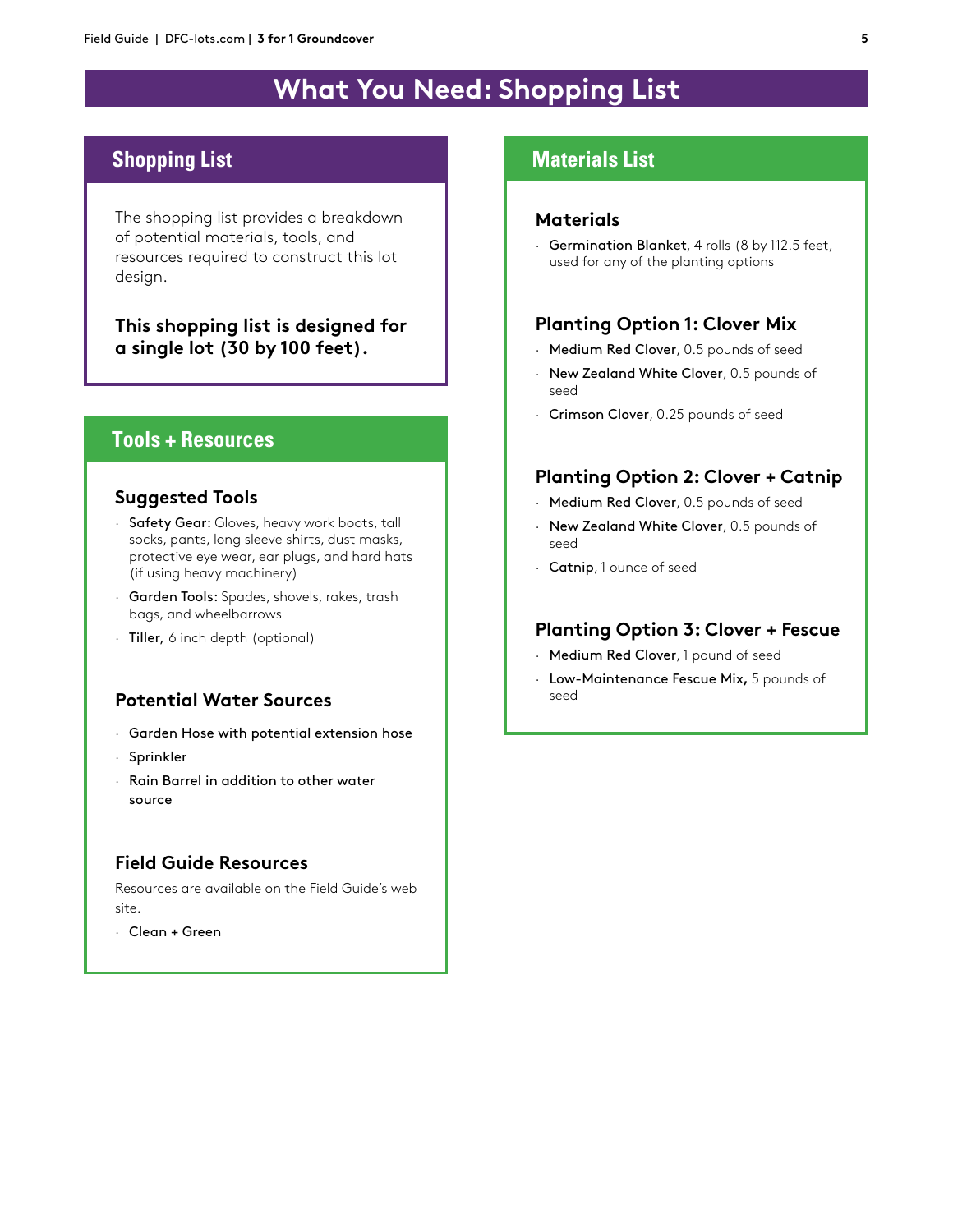## **3 for 1 Groundcover Step-By-Step**

## **Let's Start**

**Want to create the 3 for 1 Demolition Groundcover but don't want to hire a professional? Here are a few guiding principles to help you construct your lot design.**



Check off tasks as you go along.

## **Lot Design Steps**

#### **Volunteer Opportunities:**

- **Prepare Your Lot**
- **Sow Meadow**
- **Maintain Your Lot Design**

#### **Prepare Your Lot**

#### The Field Guide recommends a 30 by 100 foot (3000 square feet) groundcover. The groundcover is to be maintained as an alternative lawn and mowed once it reaches

five inches or to a height you wish to maintain.

If your lot is bald, you are ready to implement a lot design. Remove existing grass or vegetation if needed.

## **Sow Meadow**

The soil should be prepared for seeding by scarifying, raking, or tilling the soil four to six inches deep to loosen any compaction, allowing for easier seed germination and better water infiltration.

Seeding should take place in either spring (mid-May to mid-June) or fall (mid October to end of November). Johnny's Selected Seeds is a good option for purchasing clover seeds; similar seeds are available from other suppliers. Refer to the Field Guide's Supplier Directory for additional ideas.

Suggested groundcovers will tolerate poor soil conditions including poor drainage and heat. They grow in sun to shade. Select the combination of groundcovers for your design from the planting options and seed at the following rates:

**Planting Option 1 - Clover Mix:** A mix of three clover species designed to provide an alternative lawn cover. It can be mowed two to three inches in height and offers a durable, soft, and walkable lawn. Minimal mowing required (one to two times per year). Recommended seed mix:

- · Medium Red Clover, 0.5 pounds of seed
- · New Zealand White Clover, 0.5 pounds of seed
- · Crimson Clover, 0.25 pounds of seed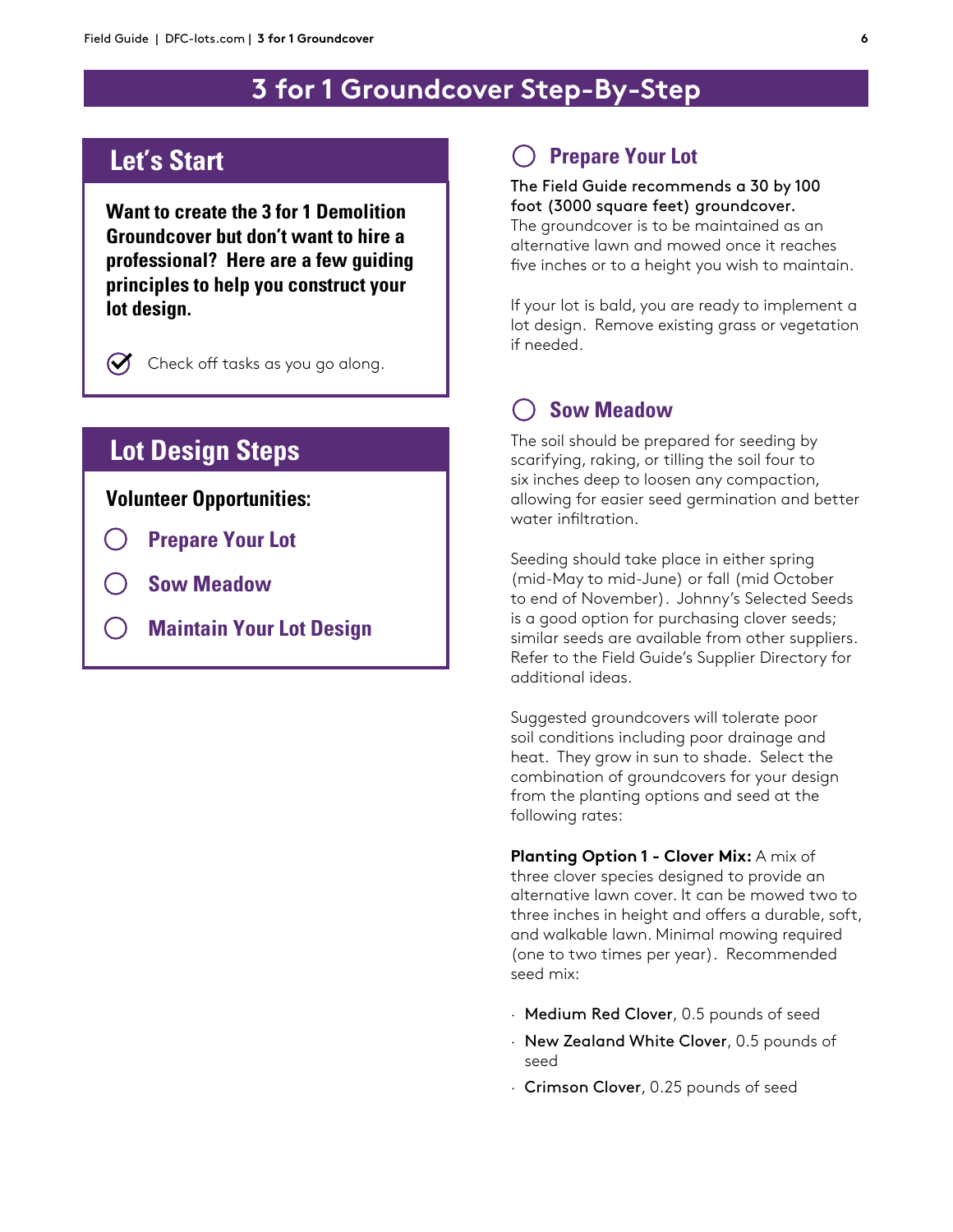## **3 for 1 Groundcover Step-By-Step**

**Planting Option 2 - Clover + Catnip:** A mix of clover species and catnip designed to brighten your lot. Catnip will grow to a height of 12 inches with flowers extending to 16 inches.

The purple flowers emerge late spring to early fall. The mix of catnip and clover will provide a lot full of both white and purple clover flowers.

This groundcover should not be mowed. Use a trimmer to keep groundcover tidy. Recommended seed mix:

- · Medium Red Clover, 0.5 pounds of seed
- · New Zealand White Clover, 0.5 pounds of seed
- · Catnip, 1 ounce of seed

**Planting Option 3 - Clover + Fescue:** A mix of two clover species designed to provide an alternative lawn cover combined with fescue grass will help create a lawn that looks similar to a standard lawn although grasses tend to be slightly longer.

The lawn can be mowed two to three inches in height and is durable and walkable. Minimal mowing is required (e.g., one to two times per year). Recommended seed mix:

- · Medium Red Clover, 1 pounds of seed
- · Low Maintenance Fescue Mix**,** 5 pounds of seed

Once seeds have been selected and mixed, spread seed across entire lot. You can do this by hand or with a hand-cranked whirlwind seeder. You will need to do this several times to get even coverage. Gently water seedlings daily until they are four to six inches in height.

Placing a thin layer of straw or a germination blanket over seeded areas will help ensure that your seed establishes by keeping seeds from blowing away and protecting them from birds. Four rolls of 8 by 112.5 foot single net germination blankets will cover the meadow area. Germination blankets or straw can be purchased at nurseries and garden stores, including Detroit Farm and Garden.

You can seed 100% Low Maintenance Fescue Mix at 15 pounds per 30 by 100 lot or 100% Medium Red Clover at 1.5 pounds per 30 by 100 lot.

## **Maintain Your Lot Design**

Groundcover will need to be watered during the first three weeks of germination and establishment period. Once groundcover begin growing, it requires minimal maintenance. Mow groundcover once it reaches five inches or to a height you wish to maintain.

Let groundcover grow six to eight inches in the fall to help it through winter.

**Visit the Resources page on the Field Guide's web site (DFC-lots.com) to discover other vendors and places to purchase plants.**

# Groundcover **Average Height of Plants**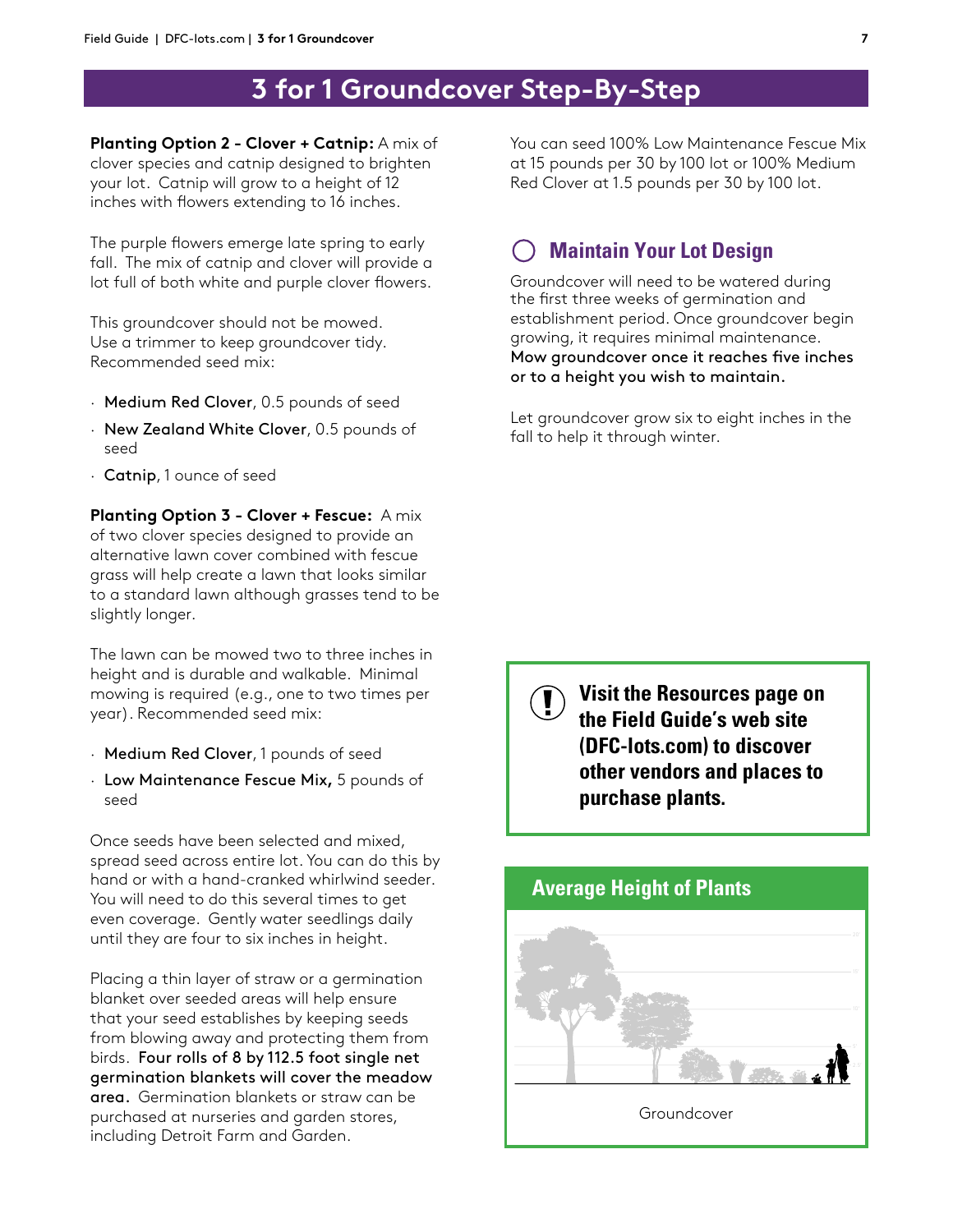## **Planting Options: Full Sun to Shade**

## **Groundcover Options**

Refer to the options listed below for seed mixes and amounts when selecting your 3 for 1 Groundcover planting option.

You can buy these seeds at Johnny's Selected Seeds.

## **Planting Option 1: Clover Mix**

**Medium Red Clover** (0.5 pounds)

**New Zealand White Clover** (0.5 pounds)

**Crimson Clover** (0.25 pounds)

## **Planting Option 2: Clover + Catnip**

**Medium Red Clover** (0.5 pounds) **New Zealand White Clover** (0.5 pounds) **Catnip** (1 package or 1 ounce)

## **Planting Option 3: Clover + Fescue**

**Medium Red Clover** (1 pound)

**Low Maintenance Fescue Mix** (5 pounds)

#### **Plant Sizes**



**Seeds:** All plants can be purchased in seed form.



**Medium Red Clover1** *Trifolium pratense*



**Crimson Clover3**  *Trifolium incarnatum*



**New Zealand White Clover2** *Trifolium repens*



**Catnip4** *Nepeta cataria*



**Low Maintenance Fescue Mix5**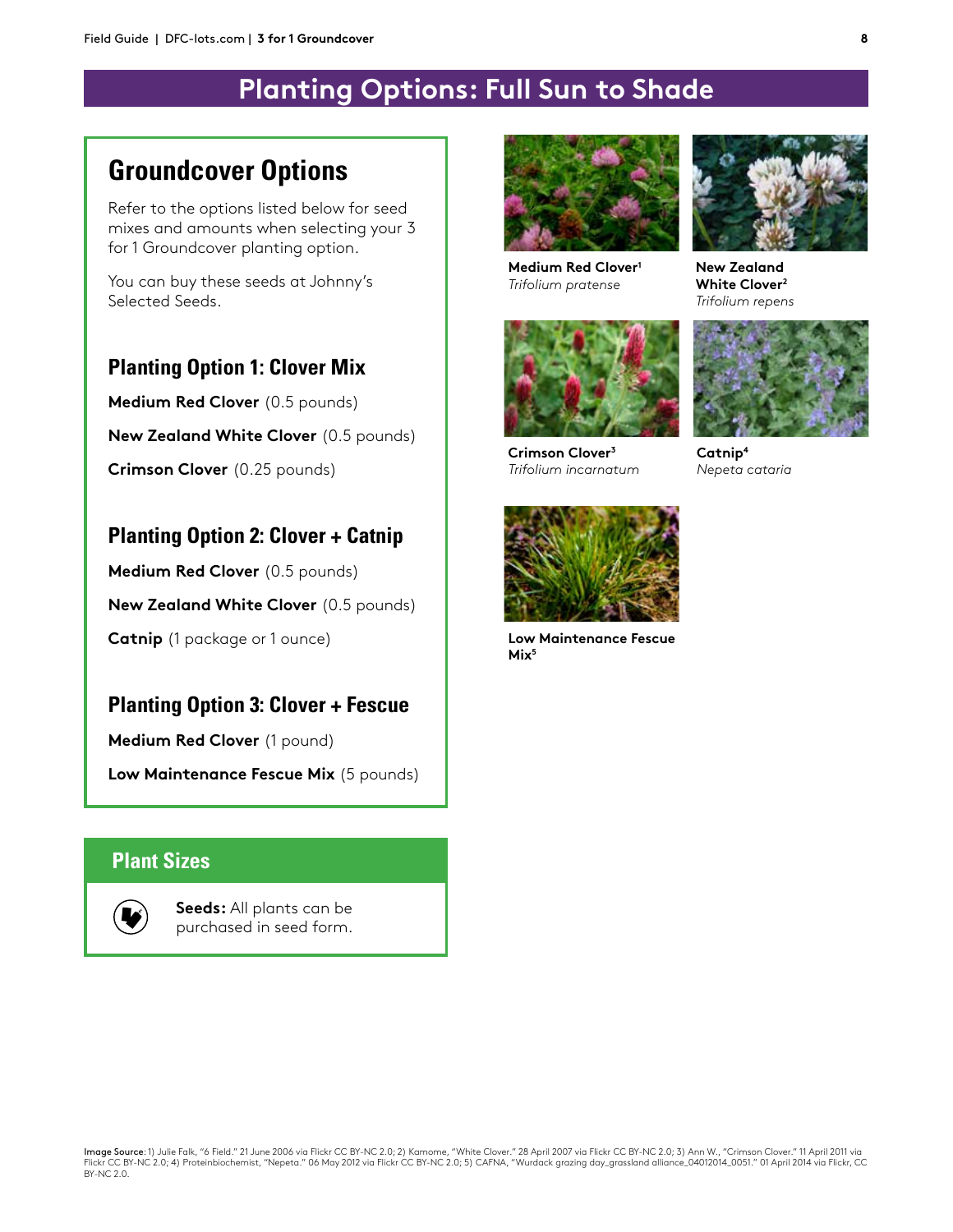## **Did You Know?**

## **Professionals Can Help! Helpful Facts**

**The Field Guide to Working With Lots provides a Construction Package for each lot design. The Construction Package includes information and details required for a professional to construct this design. On the Field Guide web site, use the Construction Package link located near the top of this lot design page to download and print. Your selected professional will then be able to provide a cost estimate and schedule based on the condition of your lot and the design you select.**

## **Want to Hire Locally?**

**DFC-lots.com has a growing list of Detroit-based professionals and suppliers of landscape materials and services.**

**Still unsure of where to start?** 

**Call (313) 294-LOTS or email fieldguide@detroitfuturecity. com for assistance.**

- · The clover and seed mixes recommended for this lot design do not need to be fertilized.
- · Clover mixes are durable yet soft to walk and play on.
- · Clover mixes do not suffer from dog spots (dog urine) and are perfect for residents with pets.
- · Clover adds nitrogen to the soil, improving its fertility.
- · Clover can be used as green manure.
- · Clover has a fibrous root system typically found within the top eight inches of soil. This root system keeps the soil loose and helps stormwater infiltrate the ground.
- · Honey bees like clover. If you are interested in harvesting honey, this is the ideal groundcover as you get started with bee keeping.
- · Cats love catnip. It can be dried to make cat treats.

#### **Planting Tips**

- · Call ahead to make sure the nursery or garden store has the plants you need for your lot design.
- · Clover can produce 130 to 200 pounds of nitrogen per acre and is great for short- or long-term groundcover.
- · If using as green manure, be sure to till clover when blooming.
- · Crimson clover is an annual. If you enjoy the beautiful red colors, re-seed your lot the following year.
- · Clover tolerates poor soil conditions including minor flooding and heat, so it can be planted almost anywhere.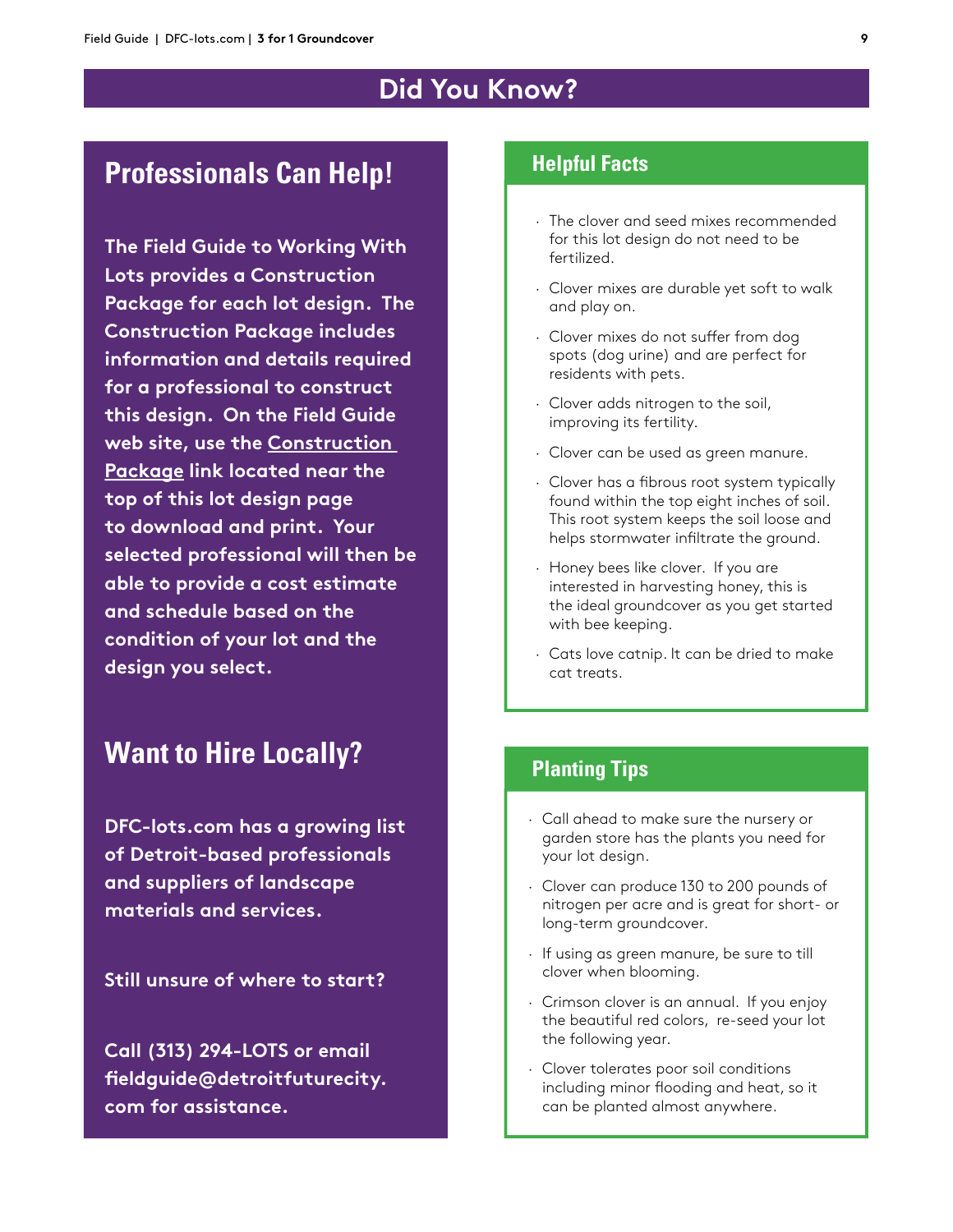## **Draw Your Lot**



<u>minsissi m</u>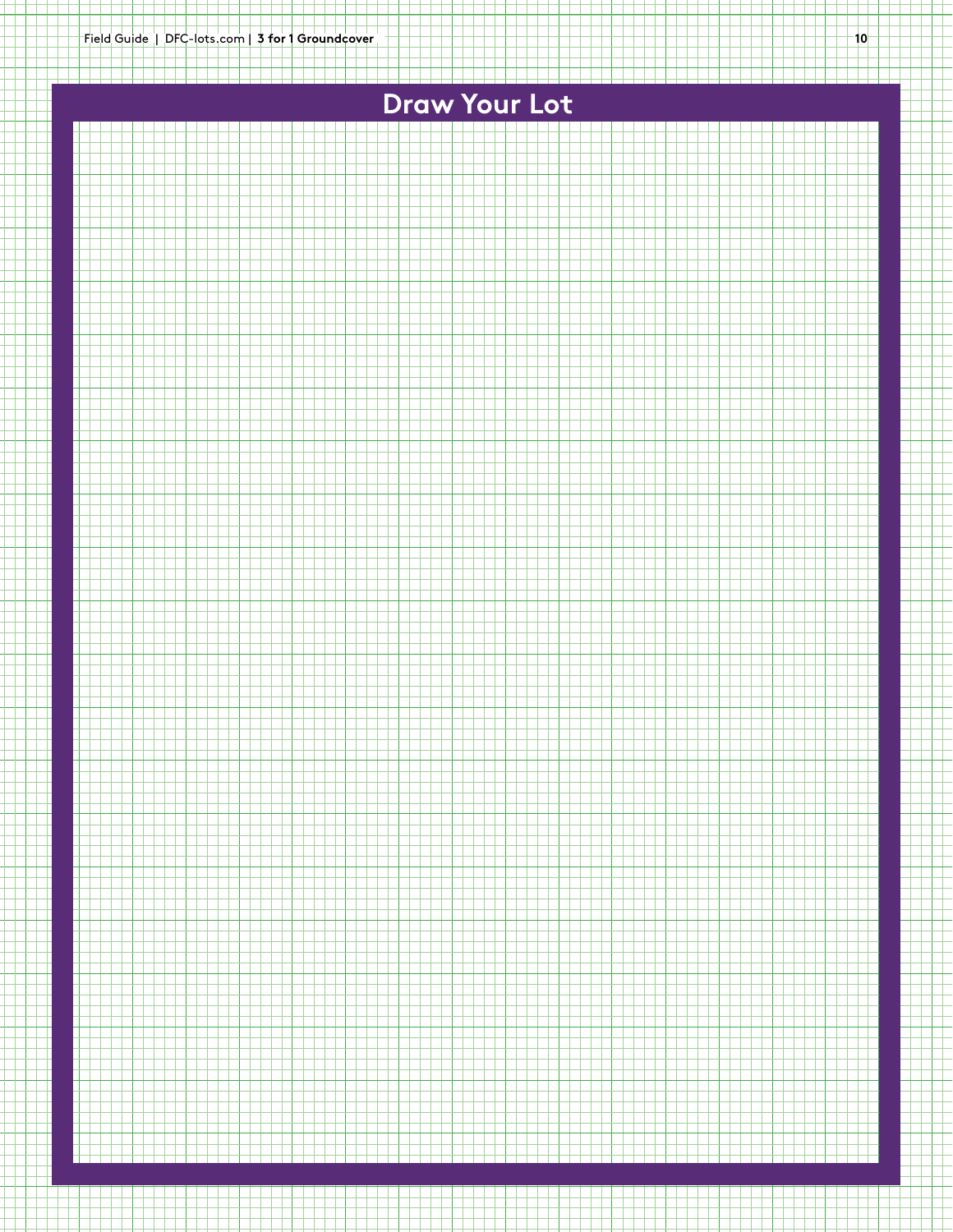## **3 for 1 Groundcover Field Notes**